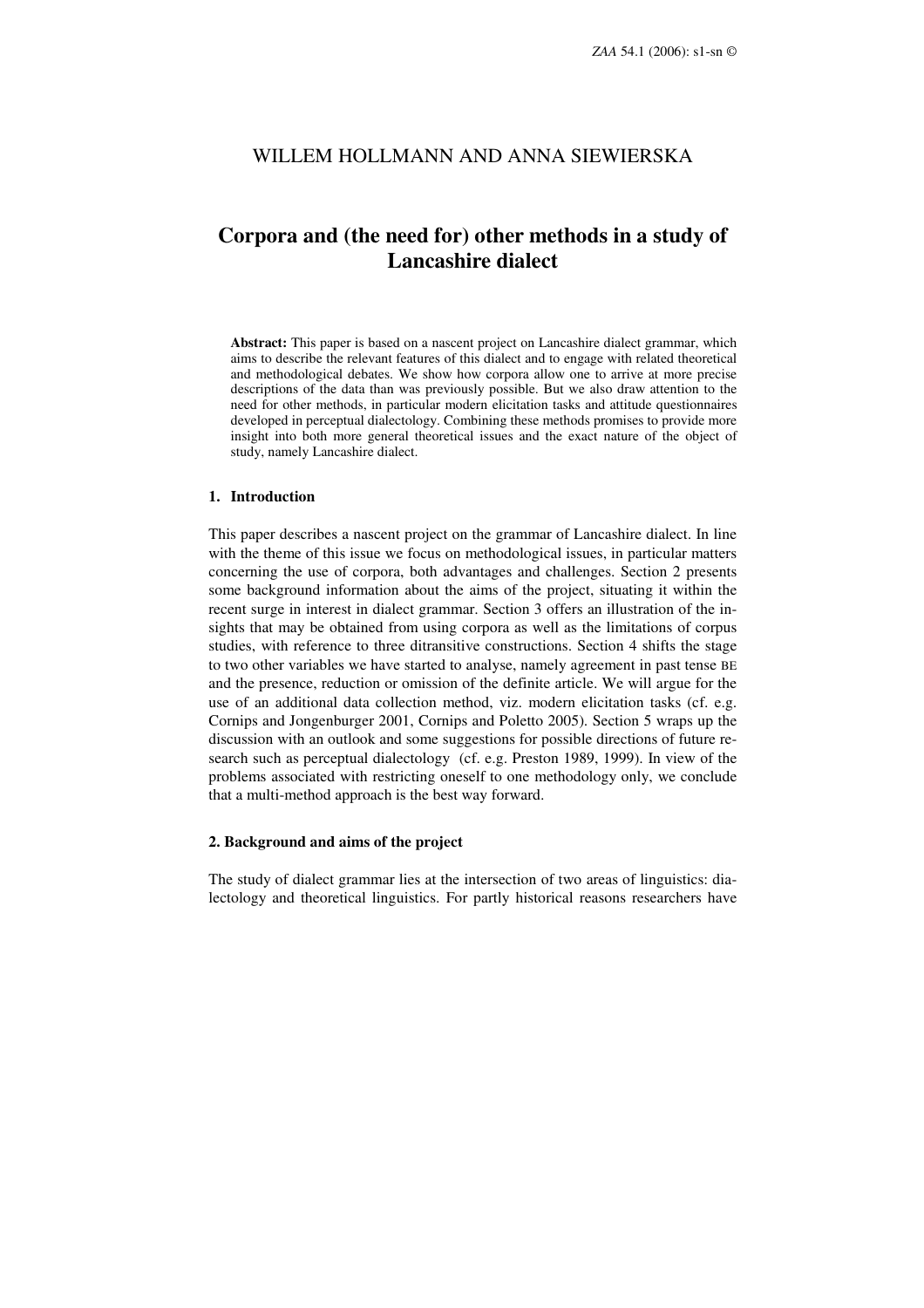traditionally avoided this intersection. Gerritsen (1991, 9) reports that only about 5 per cent of the maps in dialect atlases are devoted to syntax. However, recent developments such as the very large-scale project on the Syntactic Atlas of Dutch Dia $lects<sup>1</sup>$  and a number of publications in this area, such as the volume edited by Kortmann et al.  $(2005)$ , show that interest is now on the increase.

The reasons behind the traditional neglect of dialect grammar are several. First, syntactic areas tend to be much larger (i.e. geographically speaking) than phonological ones, making them much harder to identify (see e.g. Bucheli and Glaser 2002:46). Second, the Generative paradigm, which has dominated syntactic research in the last four decades, has traditionally not been concerned with variation, including regional variation. And while the importance of syntactic variation has been recognised within the rival functional-cognitive paradigm, the existence of such variation has not been incorporated explicitly and/or adequately into the actual models of grammar developed, with the partial exception of Halliday's Systemic Functional Grammar (cf. Butler 2003). A fourth factor underlying the lack of scholarly attention given to dialect grammar relates to the availability of the data. Needless to say, there are many more grammatical patterns than there are phonemes. Accordingly, research into syntactic variation requires vast amounts of transcribed data, incomparably more than research into phonetic or phonological variation.

Several recent developments have counterbalanced the above and paved the way for research on the grammar of dialects. Advances in corpus linguistics have made it possible to access sufficiently large amounts of data to enable the study of grammatical phenomena. Both dialectologists and theoretical linguists have responded to this, as evidenced by e.g. Tagliamonte and Lawrence (2000) and the papers in Kortmann et al. (2005). Considerably improved syntactic elicitation techniques, most notably those introduced within the context of the previously mentioned SAND project, have minimised well-known pitfalls, e.g. the Observer's Paradox and adjustment to the standard (Labov 1972), biases caused by pragmatic infelicities (Greenbaum 1973) and repetition effects (Bock 1986). The SAND researchers also draw on advanced research in the interpretation of the results from elicitation tasks, e.g. methods developed by Bard et al (1996), Schütze (1996) and Cowart (1997). Taking their cue from research in related disciplines such as psychology, these authors all advocate far more sophisticated methods of interpreting grammaticality judgements than had been the norm in linguistics, especially in Generative Grammar.

The Lancashire dialect grammar project described in this paper fits in with the larger trend towards exploring the interplay between linguistic theory and regional variation. Methodologically, it sets out to exploit the advances in corpus linguistics, whilst also recognising the value of modern elicitation techniques. In addition, we identify a third important recent research trend, namely perceptual dialectology. This strand, which is primarily associated with Dennis Preston (cf. 1989, 1999) starts

—————

<sup>&</sup>lt;sup>1</sup> Also known as SAND, see e.g. http://www.meertens.knaw.nl/ projecten/sand/sandeng.html (12 October 2005).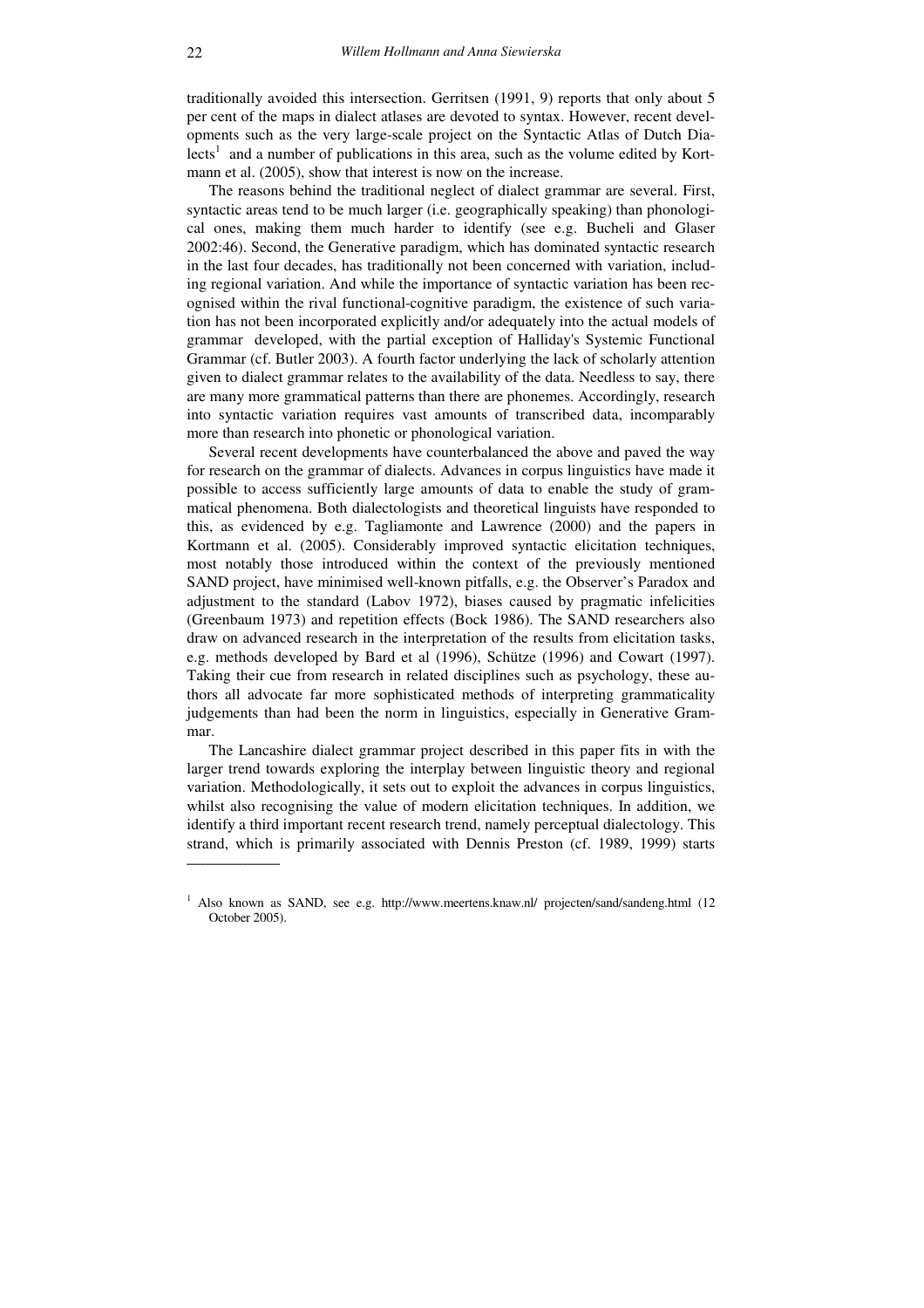from the observation that dialects are not purely linguistic entities, but are to a large extent social constructs, and should be studied as such. The methodological implications of this for our project will briefly be addressed below.

The motivation for studying the Lancashire dialect is threefold. First, whereas relatively much work has been done on the grammar of regional varieties such as those of the South West (e.g. Ihalainen 1991, Wagner 2005), Tyneside (e.g. Beal and Corrigan 2002, Beal 2004) and Yorkshire (e.g. Tagliamonte 1998, Tagliamonte and Lawrence 2000), Lancashire is decidedly understudied. (Shorrocks' (1999) grammar of the Bolton area variety comes close, but after the Local Government Act, implemented in 1974, Bolton is no longer part of Lancashire.) Second, informal impressions suggest that whatever this lack of scholarly attention has been caused by, it is not an absence of interesting patterns. Third, given our institutional affiliation we have easy access to relevant data.

With respect to our aims, unsurprisingly we seek to redress the neglect of Lancashire grammar to some extent. But our project is far from descriptive only: in analysing interesting variables we hope to engage with more general debates of a theoretical nature. Our approach may be termed "organic" in that the theoretical debates we engage in by and large depend on the Lancashire features that we have set out to analyse. Thus our considerations of ditransitives in Section 3 bear on the interface between semantics and syntax, while the preliminary analyses of agreement in past tense BE and of definite article reduction in Section 4 have potential implications for our understanding of the notion of 'sociolinguistic salience' (cf. e.g. Kerswill and Williams 2002). The discussion throughout is framed so as to make it clear where corpora are helpful, and where there is a need for supplementary methods.

#### **3. The value of corpora: ditransitive constructions**

British English exhibits a particularly rich array of encoding possibilities of the theme and recipient in ditransitive clauses obtaining essentially, though perhaps not exclusively, when both the theme and recipient are pronominal. In addition to the typical prepositional construction as in (1a), there are two double object constructions, the first with the recipient preceding the theme, as in (1b), and the second with the theme preceding the recipient, as in (1c).

(1) a. *John gave it to me.* b. *John gave me it.* c. *John gave it me.*

As documented in Siewierska and Hollmann (2005), there is considerable confusion in the literature as to the presence and distribution of these three constructions in British dialects. Moreover, virtually nothing is known about the nature of the ditransitive verbs which may occur in each of the three constructions and the nature of the person pronouns which they permit as themes and recipients.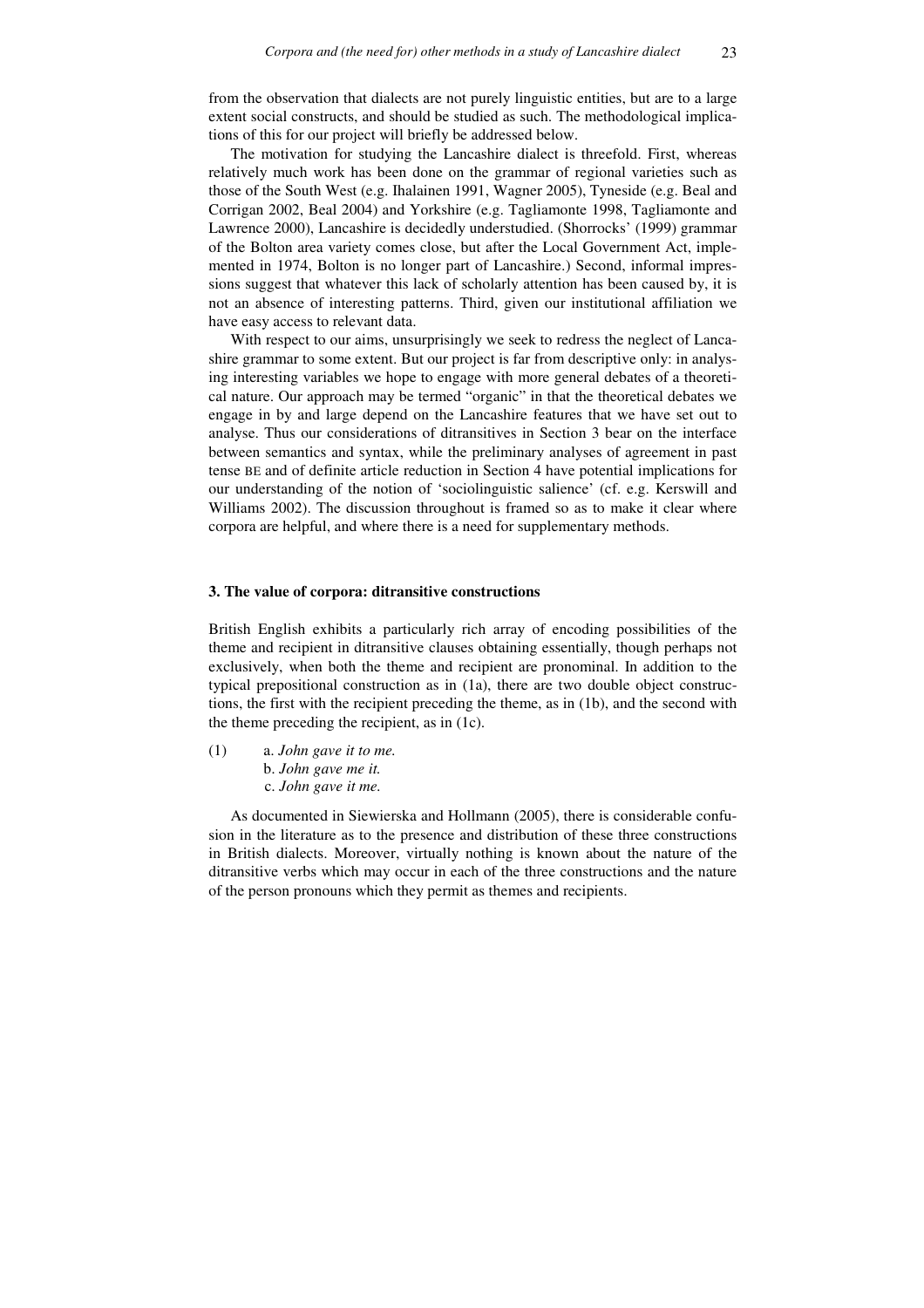To shed some light on the issue we investigated the properties of the three ditransitive constructions in four corpora of Lancashire dialect, namely the Lancashire part of the British National Corpus,<sup>2</sup> the Lancashire texts of the Survey of English Dialects Incidental Recordings Corpus,<sup>3</sup> the Lancashire section of the Freiburg English Dialect Corpus 4 and the Lancashire part of the Helsinki Corpus of British English Dialects. <sup>5</sup> These corpora, numbering in all about 500,000 words, yielded 449 ditransitive clauses, of which only 77 (17%) featured both pronominal recipients and themes. This figure dropped to 43 (10%) when nonspecific pronominal recipients or themes such as *someone*, *one*, *any*, *some*, *something* were disregarded. Nonetheless, even among this small number of relevant ditransitive clauses with themes and recipients rendered by personal pronouns there were instances of all three ditransitive constructions, 20 prepositional ones and 23 double object ones. Importantly, there were more instances of the double object construction with theme preceding the recipient (15, i.e.  $65\%$ ) than with the recipient preceding the theme (8, i.e. 35%). Moreover, the theme-before-recipient order in the double object pattern occurred not only with the verb *give* but also with the verbs *send*, *offer* and *show*.

The above findings seem to be corroborated by the data stemming from yet another corpus, which we are compiling from transcripts based on recordings from the North West Sound Archive.<sup>6</sup> It contains almost 30 hours of transcribed speech. The results obtained from the NWSA are preliminary, however, since the transcripts must be subjected to a thorough revision, a process which has only just begun.

The small investigation outlined above provided the first piece of evidence that there is at least one British dialect in which the placement of the theme before the recipient may well be the preferred pattern in the double object construction with pronominal themes and recipients. It also revealed that this pattern is not confined to the verb *give* or, as has been sometimes suggested, restricted to themes rendered by the third person singular neuter form *it*. These are important insights arising from a corpus-based study. Of equal importance with respect to issues of methodology, however, are the limitations of this study. Due to the very small number of ditransitive clauses with pronominal themes and recipients in the corpora the investigation did not reveal the full range of verbs which may occur in each of the three ditransitive patterns. Nor did it reflect the distribution of the patterns in passive as opposed to active clauses or in all the possible tense/aspect/mood combinations. In fact given the rarity of ditransitive clauses with pronominal themes and recipients suggested by the corpora we considered, it is not at all clear how large a corpus would need to be to feature all the distributional data which would allow one to fully characterize each of the three constructions. In short, while a corpus is an excellent methodological

—————

 $2^2$  For more information about the BNC see e.g. Aston and Burnard (1998).

<sup>&</sup>lt;sup>3</sup> For more information see Siewierska and Hollmann (2005).

<sup>4</sup> See http://www.anglistik.unifreiburg.de/ institut/lskortmann/FRED/ (12 Octoiber 2005)/

<sup>5</sup> See http://www.eng.helsinki.fi/ varieng/team3/1\_3\_4\_2\_hd.htm (12 October 2005).

<sup>6</sup> See http://www.gmcro.co.uk/other/NWSA/nwsa.htm (12 October 2005); cf. also Siewierska and Hollmann (2005).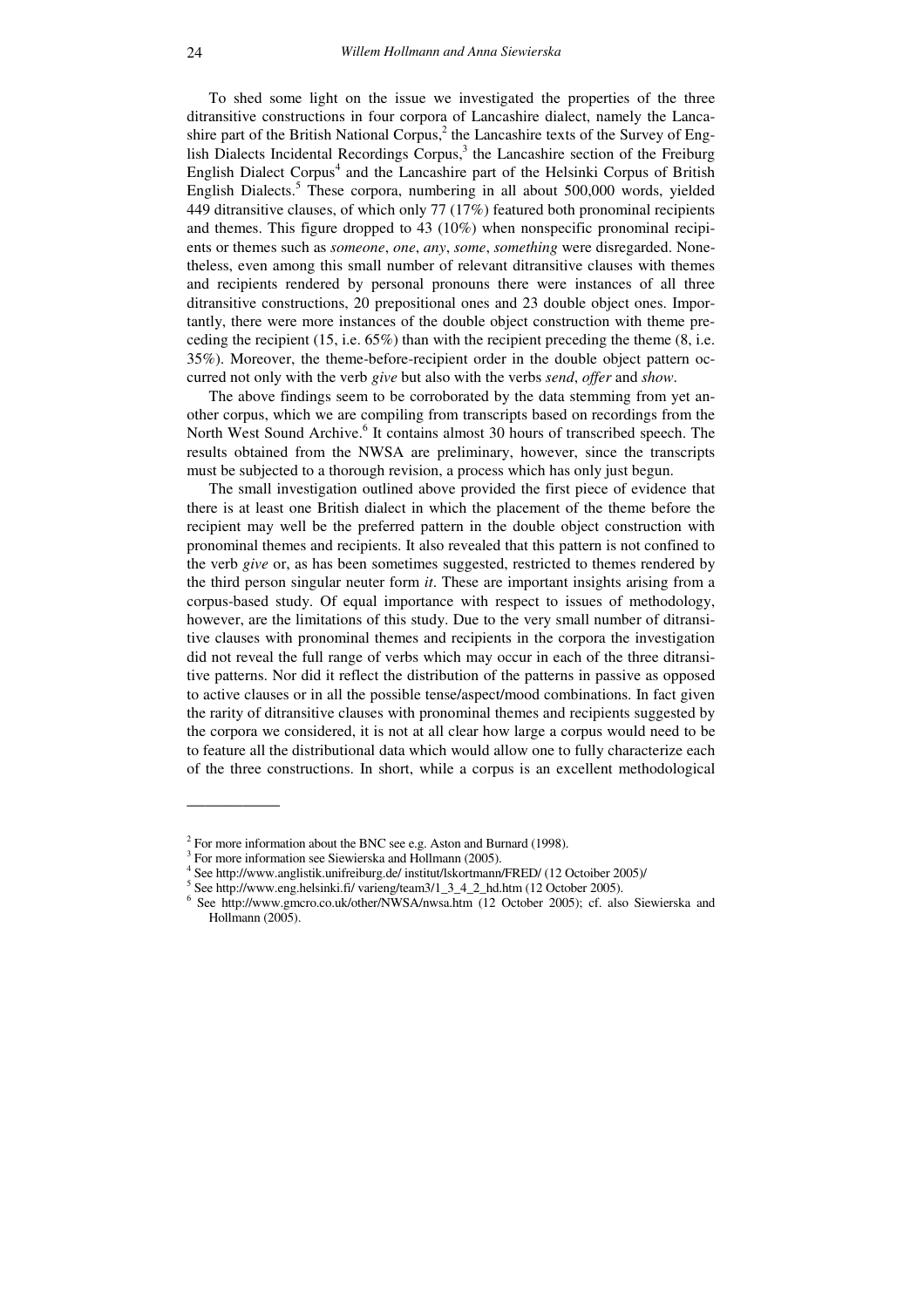tool for identifying the presence of certain types of constructions in a language or dialect and gauging some idea of their distribution, it cannot be used as the sole source of data in the case of infrequently occurring patterns, at least not if a detailed characterization of the constructions in question is what is being sought. This need to move beyond corpus data becomes even more apparent in relation to the analysis of two other variables of Lancashire dialect to which we now turn.<sup>7</sup>

## **4. Moving beyond corpora: past tense BE, the definite article, and the need for modern elicitation task data**

Our Lancashire data exhibit a considerable amount of variation, both inter-speaker and intra-speaker. Whereas the former can to some extent be successfully accounted for by carefully designed corpora, the latter constitutes much more of a challenge for corpus-oriented methodologies, as we will now proceed to show.

Past tense BE in Lancashire is sometimes realised in the standard way, but sometimes there is levelling of the paradigm. We have observed levelling towards *was* (see examples (2a-b), below), which is quite common in other British English dialects as well (cf. Tagliamonte 1998 or Britain 2002 for a convenient summary), but also towards *were* (see examples (3a-c), below), which is less common in other varieties, especially in non-negative polarity contexts.

- (2a) …*I'd have have a workman then that couldn't understand what you* was *saying but this other Pakistani had learned him* (NWSA, FB)
- (2b) *If the ships* was *coming in he used to be watching them come in and watching 'em going out*. (NWSA, TC)
- (3a) *It's a long time since I* were *up*. (NWSA, ED)

—————

- (3b) *… and they thought he* were *going to die but he fooled them…* (NWSA, HF)
- (3c) *Now Billy* were *a part time rat-catcher*. (NWSA, JA)

Interestingly, while the data we have studied so far is too restricted to draw any confident (i.e. statistically significant) conclusions, it would appear that the use of *were* throughout the paradigm is actually more frequent than that of *was*. Of the 18 speakers in our corpus, 9 display levelling in past tense BE with some degree of regularity, i.e. between 20% and 70% of the time (the remaining speakers only use nonstandard forms in 3% of the cases or less). Of these 9 speakers, 6 level to WERE

 $<sup>7</sup>$  Another respect in which our study of ditransitives has been limited so far is that we have not</sup> considered other factors. Yet issues such as information structure may play a role as well in the ordering of theme and recipient. A more sophisticated follow-up study could take this into account by using multifactorial analysis (see e.g. Gries 2005 for an example). The variables discussed in Section 4 may also involve additional factors apart from dialect (we are thinking here especially of the token frequency of the construction in question), which again future work may take into consideration.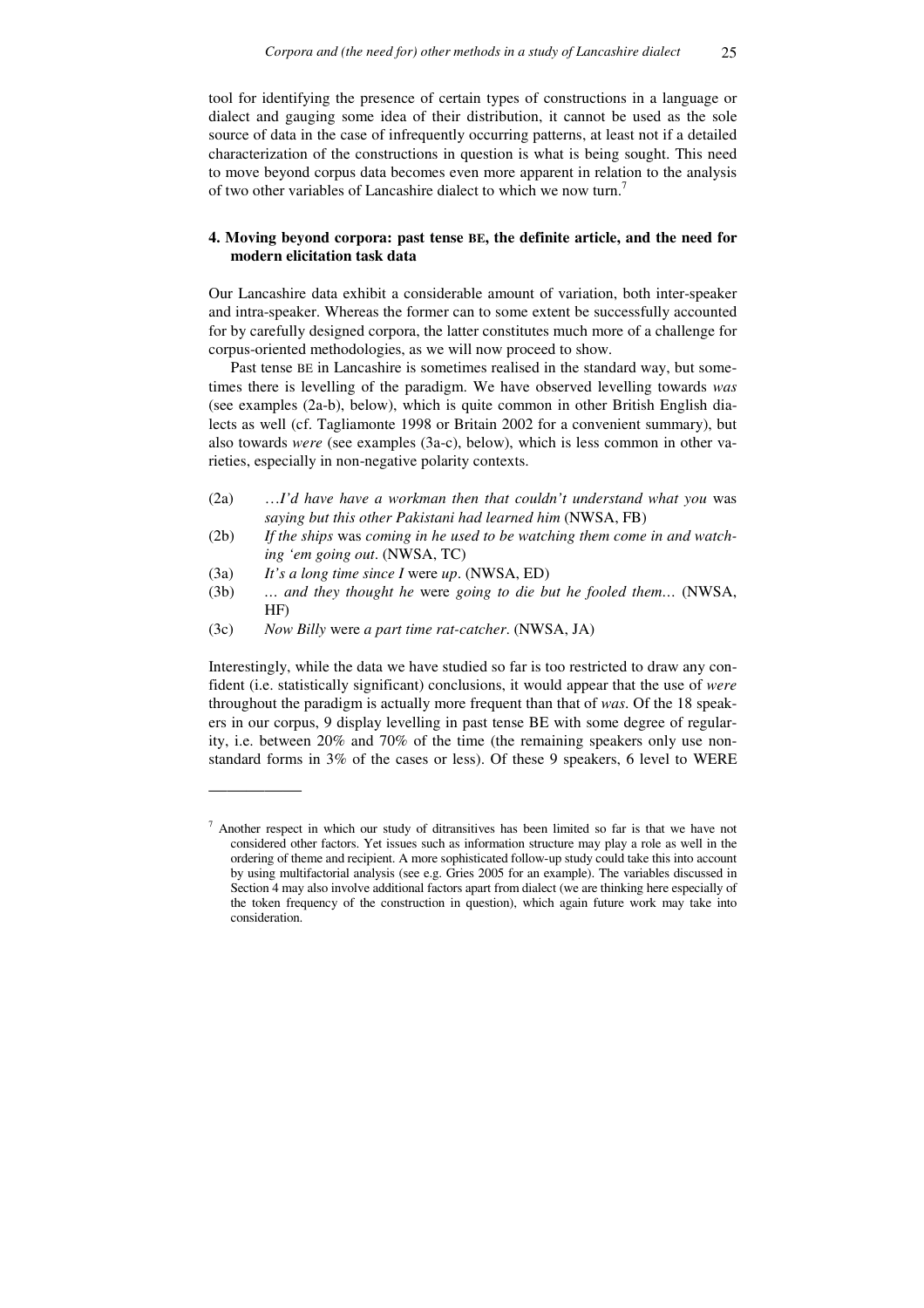more often than to WAS, 1 speaker levels to WERE and WAS with more or less equal frequency, while only 2 level to WAS more often than to WERE.

Variation is also observed in the use of the definite article. There are three variants: (i) the article is realised fully, as in standard English, (ii) it is reduced (usually realised as a glottal stop, normally represented orthographically as *t'*), or (iii) it is omitted altogether. These deviations from the standard occur in some other Northern dialects as well, e.g. Yorkshire (see e.g. Barry 1972; Jones 2002, 2004). Using recordings from the Survey of English Dialects Jones (2004) suggests that reduction to zero is restricted to a small area in the North East, around Kingston Upon Hull.<sup>8</sup> Our NWSA data, however, show that it is not uncommon in Lancashire, though it is too early to say whether this is true for all or only part of the county.

One central question concerning the distribution of any linguistic variable is its degree of 'sociolinguistic salience'. In the following we aim to show that this degree can be determined on the basis of evidence from elicitation protocols. As an indicator of sociolinguistic salience we use the susceptibility of a variable to trigger accommodation. A method to quantify accommodation is proposed that is based on the distribution of standard vs. non-standard variants relative to the duration of an interview.

#### **Variation, social values and accommodation**

—————

When we see a speaker oscillating between standard and non-standard forms, it is natural to hypothesise that the alternation may be due to accommodation.<sup>9</sup> Specifically, the hypothesis is that as the interview progresses the speaker approximates their normal, casual speech style and therefore avoids the non-standard variant less and less. It is important to note that this hypothesis rests on the assumption that the variable is subject to some degree of more or less conscious control. In Labov's (1972, 1994, 2001) terms, if we see stylistic variation then the variable is a so-called *marker*. If, on the other hand, distribution of the variants is not stylistically stratified, then the variable is a mere *indicator*. In the latter case there may still be social variation, but speakers are utterly unaware of it. Labov's hierarchy of sociolinguistic sali-

<sup>8</sup> See also http://www.yorksj.ac.uk/dialect/DARmorvar.htm (12 October 2005), map 5.

<sup>9</sup> The standard assumption in the literature is that speakers accommodate to their interlocutors (see e.g. Bell 1984; Giles, Mulac, Bradac, and Johnson 1987; Street and Giles 1982; Thakerar, Giles, and Cheshire 1982). Accommodation is a complex phenomenon, encompassing not only accent/dialect but also, for instance, speed and loudness. In terms of accent/dialect, however, Paul Kerswill (p.c.) argues that the reality may be more complicated than the traditional assumption. He points out that it may be more accurate to say that speakers accommodate to their perception of the interlocutor's variety. Since in our NWSA data the interviewer's variety is usually closer to standard English than that of the interviewee, and because of the inherently formal character of an interview situation, the interviewees may be adjusting their speech to standard English or to their perception of the standard. For our purposes it is not necessary to take a position on what exactly is the target of the accommodation - the crucial observation is that the general direction is away from casual speech.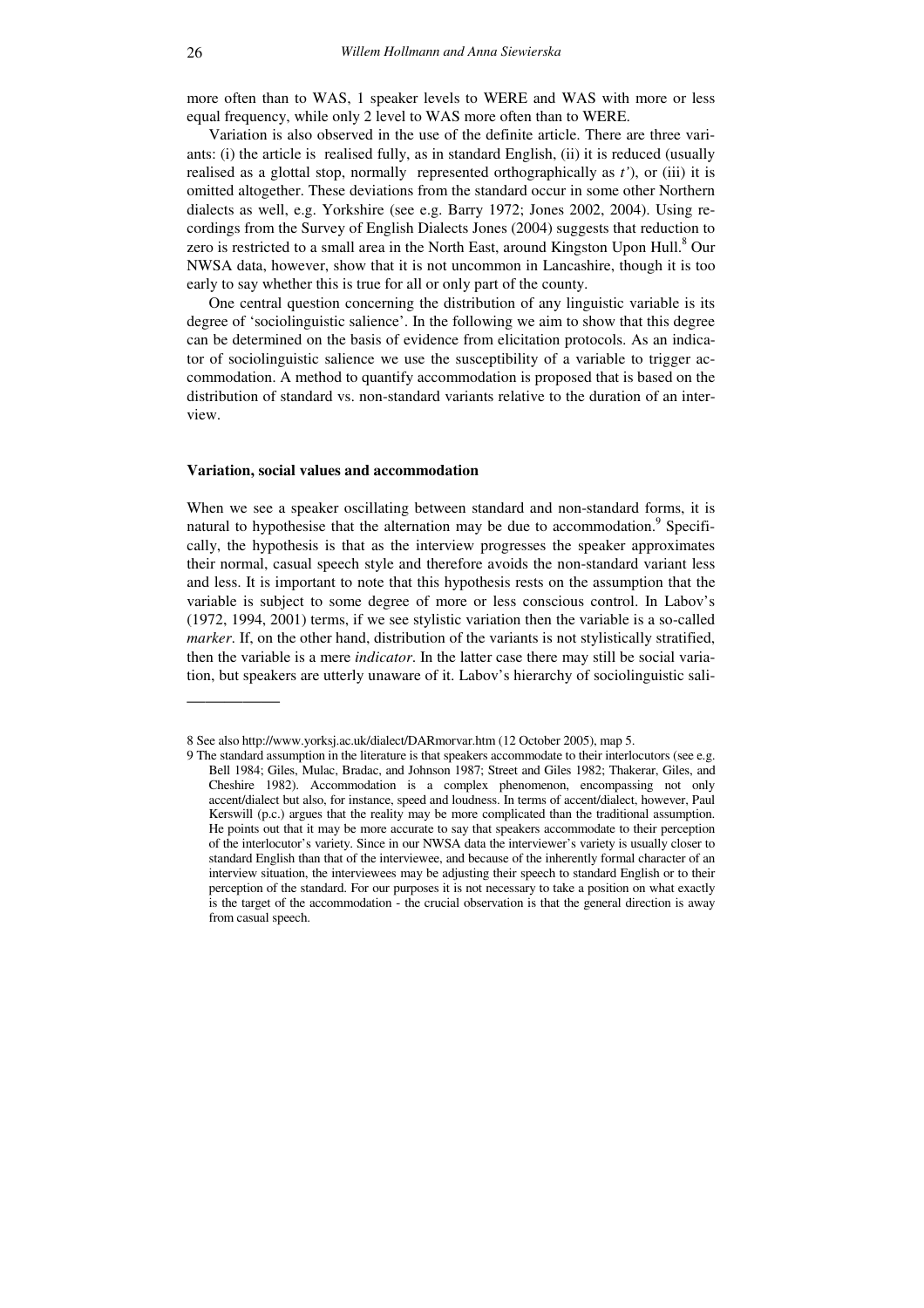ence includes a third value, i.e. *stereotype*. A variable is stereotyped if speakers are so aware of it that they comment on it overtly, and correct or even hypercorrect it. Diachronically, a variable's degree of salience need not remain constant: in discussing the difference between changes from above and changes from below, Labov suggests that in the former the level of social awareness is high from the outset. Changes from below, on the other hand, are characterised by a gradual climb up the hierarchy of salience indicator<marker<stereotype (see e.g. Labov 2001, 196-7).

Various researchers have commented on the question as to what factors determine the degree of sociolinguistic salience associated with a given linguistic variable. Kerswill and Williams (2002) offer a useful overview of much of the literature. They point out that in order for salience to help explain language variation and change, it must be grounded in some independent factors. Some of these factors are social, while some others are broadly perceptual-cognitive, e.g. frequency (cf. Bardovi-Harlig 1987), a transparent relation between form and meaning (Mufwene 1991, 139; Chapman 1995, 2-3; also known as *isomorphism* in the iconicity literature, cf. e.g. Haiman 1980), prosodic salience (see e.g. Yaeger-Dror 1993) and interactive prominence (operationalised by Cheshire 1996:6 as encompassing interrogative and negative contexts). There is an obvious analogy between size in the visual field and phonetic substance in language processing, so this seems another possible determinant of salience. While concurring with Kerswill and Williams on the relevance of social factors, we see these cognitive-perceptual factors as primary. The reason is that linguistic items will normally be more or less free from social values when they come into existence. It is only after they have emerged that social forces can start working on them (cf. also Croft's 2000 strict distinction between 'innovation' and 'propagation', where the role of socio-historical linguistics is restricted to the latter stage of a given change). In other words, we suggest that ultimately it is the cognitive-perceptual constraints that make a form more or less liable to becoming subject to social evaluation and patterning.

So far scholarly work has focused on individual perceptual-cognitive determinants; the question as to whether and how they work together has not been addressed. This is because the various determinants have been treated as applying on a specific level of linguistic organisation only: Yaeger-Dror (1993) invokes prosodic salience in accounting for allophonic variation, Mufwene (1991) and Chapman (1995) use isomorphism in accounting for morphological processes, and Bardovi-Harlig (1987) and Cheshire (1996) argue that frequency and interactive prominence, respectively, play a role in variation between grammatical constructions. By contrast, we take the position that in accounting for syntactic variation there is no a priori reason why for instance isomorphism could not play a role. Our research question, then, is whether it is possible to shed light on the relative importance of this set of constraints in grammatical variation.

Our Lancashire data allow us to operationalise this question: by comparing processes of accommodation across various variables - with different perceptualcognitive properties such as token frequency, form-meaning relation, and phonetic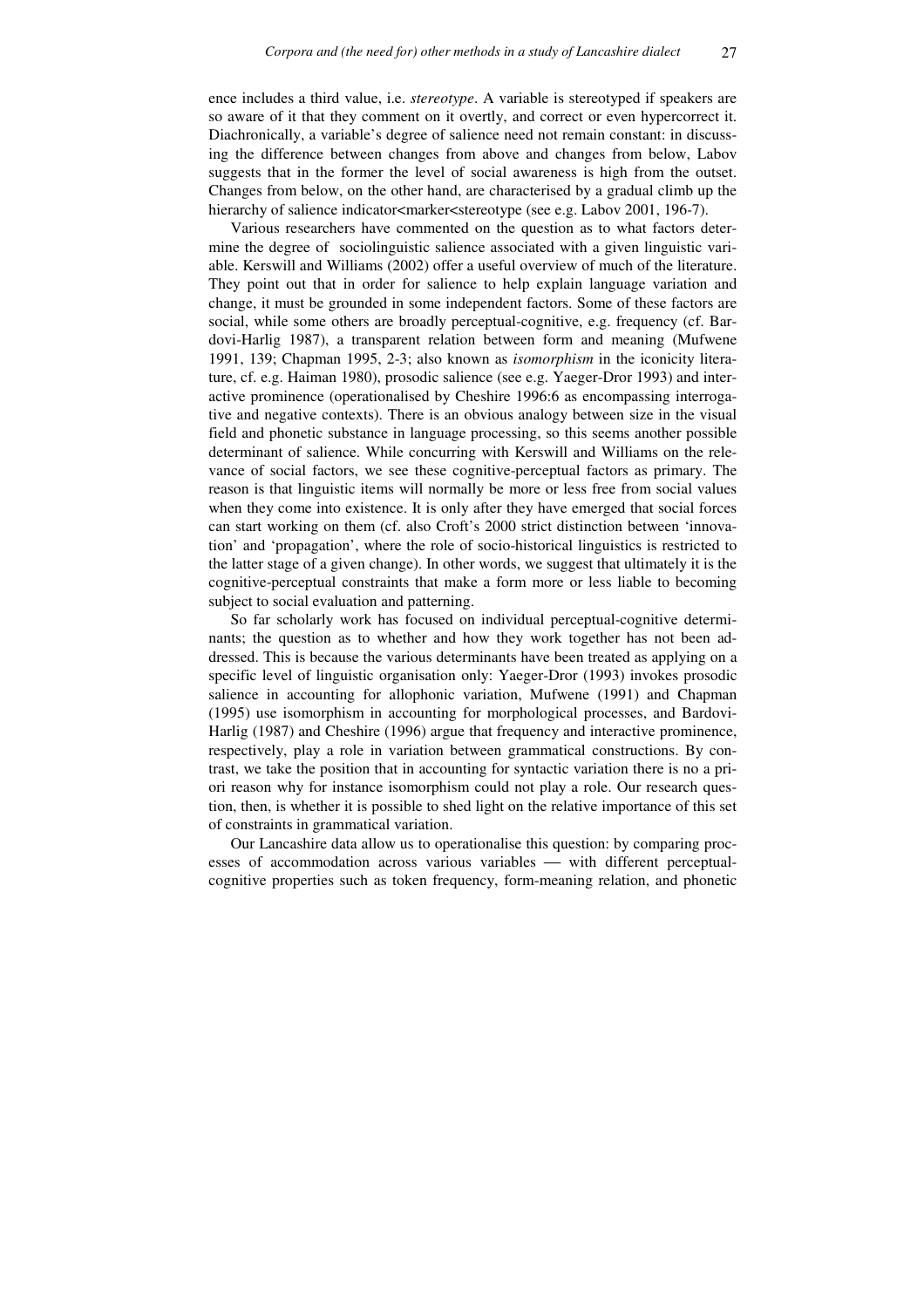substance  $-\omega$  we may be able to tease out which factors contribute more to salience in grammar, and which ones are less important.

#### **Measuring accommodation**

—————

The operationalisation process requires a method to quantify accommodation. Our solution is to first determine the position of each variant in the whole text, and then calculate whether the use of the non-standard variant as against the standard variant increases towards the end of the text. Concretely, each variant token receives a score that is equal to the number of words of preceding text. The scores for the standard and non-standard uses are then compared with the Mann-Whitney U-test (one-tailed; see e.g. Butler  $1985:98-102$ ).<sup>10</sup> (If you could just insert a reference to one of these statistic textbooks. I think that that is what he is after. And if someone doesn't know the test at all, they can look it up.)If non-standard variants turn up significantly more often towards the end of the text, we conclude that in the beginning the interviewee adjusted their speech to the (perceived) standard.<sup>11</sup>

So far we have restricted our analysis to the past tense of BE and to the use of the definite article. The data for ditransitives with pronominal objects is as yet too sparse to enable any conclusions to be drawn. An additional consideration in leaving out these constructions is the potential inapplicability of the notion *variable* to syntactic phenomena because of the lack of full semantic equivalence between variants, a position entertained in the sociolinguistic literature (see e.g. Kerswill and Williams 2002, 100). We feel that this may be too strong, and would prefer to see each case studied on its own terms. With respect to ditransitives, however, we would agree that the 'variants' are quite possibly not exactly synonymous (e.g. in terms of topicality). This problem does not apply to the past tense of BE and to the use of the definite article. As for the latter, another reason for looking at this variable is Jones's suggestion that "[t]he most stereotypical feature of northern British English dialects, especially those of Yorkshire and Lancashire [is] the occurrence of vowel-less forms of the definite article" (2002, 325). It is unclear whether Jones intends his use of the word "stereotypical" in the Labovian sense (see above), but at any rate we might expect to obtain some evidence for accommodation.

As we noted in Section 3 we have at this stage only a few corrected NWSA interviews available, and for the variables under consideration a high degree of accuracy is crucial: consider that the difference between, for example, a full definite article token and a reduced one is only slight. Of the corrected scripts we have at our

<sup>10</sup> The U-test is not a very powerful test. It can even take interval variables as its input — while position in the text as defined in our calculation can be seen as a ratio variable. This means that if we detect a statistically significant difference, we can be very confident indeed that this is a meaningful result.

<sup>11</sup> This method is a clear example of by-subjects analysis, which Gries (this volume) argues - rightly, in our view - is not separated from by-items analysis often enough in corpus linguistics.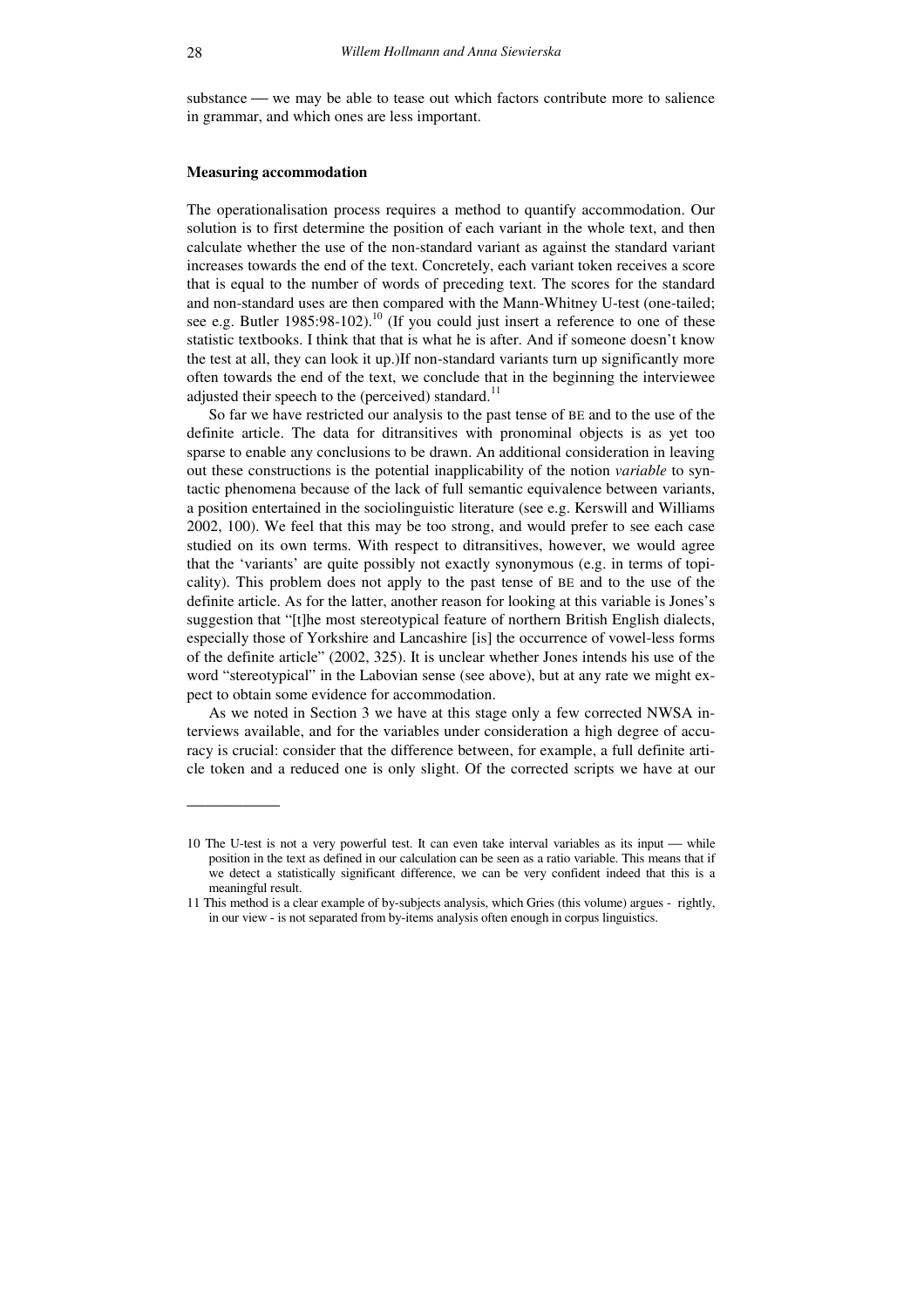disposal only two speakers who use the non-standard forms of these variables with any regularity. No firm conclusions can therefore be reached as yet, but that is unproblematic given the methodological focus of this paper.

The frequencies of standard and non-standard variants of the two variables under consideration in the two speakers are given in Table 1, below. For past tense BE we distinguish between levelling to *was* (represented here as '*was* Pl') and levelling to *were* ('*were* Sg').

|                  |         | $TC^{12}$ | ED |
|------------------|---------|-----------|----|
| Past tense BE    | was     | 81        | 10 |
|                  | was Pl  | 16        | 2  |
|                  | were    | 12        | 77 |
|                  | were Sg | 11        | 95 |
| Definite article | full    | 145       | 47 |
|                  | reduced | 33        | 24 |
|                  | zero    | 15        | 52 |

Table 1: Standard vs. non-standard forms of past tense BE and the definite article in two Lancashire speakers

In our analysis of BE we made a further distinction  $-$  not shown in the table  $$ between existential and non-existential uses. Another parameter that cannot be read off the table is, of course, the positions of all the tokens in the texts. Our statistical analysis of the distribution of these tokens shows that in neither of the two speakers is there any evidence for accommodation in relation to the definite article: the standard vs. non-standard tokens are evenly spread.<sup>13</sup> Nor do the data for speaker TC display a skewed distribution of the use of standard vs. non-standard forms of past tense BE. In ED, by contrast, there is a very highly significant (i.e.  $p<.001$ ; U=369) difference in her use of *were* in singular existentials (as in example (4) below) compared to the standard use of *was* in this context. As the interview progresses, the proportion of non-standard uses increases. This accommodation effect is still significant if we pool all uses of past tense BE in ED, although only at the lower level of p.<.05 (U=4988).

## (4) *There* were *like a kind of a bit of a nursery where that aquarium is now 'cos I was surprised when I saw that.* (NWSA, ED)

Should the pattern observed in ED turn out to be robust across more transcripts, then at least for Lancashire that would raise problems for Jones's suggestion that the

—————

<sup>12</sup> The speakers are identified by their initials. By participating in the interviews carried out by the North West Sound Archive, they have consented to their information being made publicly available.

<sup>13</sup> We have compared the full form against the reduced and zero realisations together, against both of these two separately, and have also compared the reduced form against the omitted article.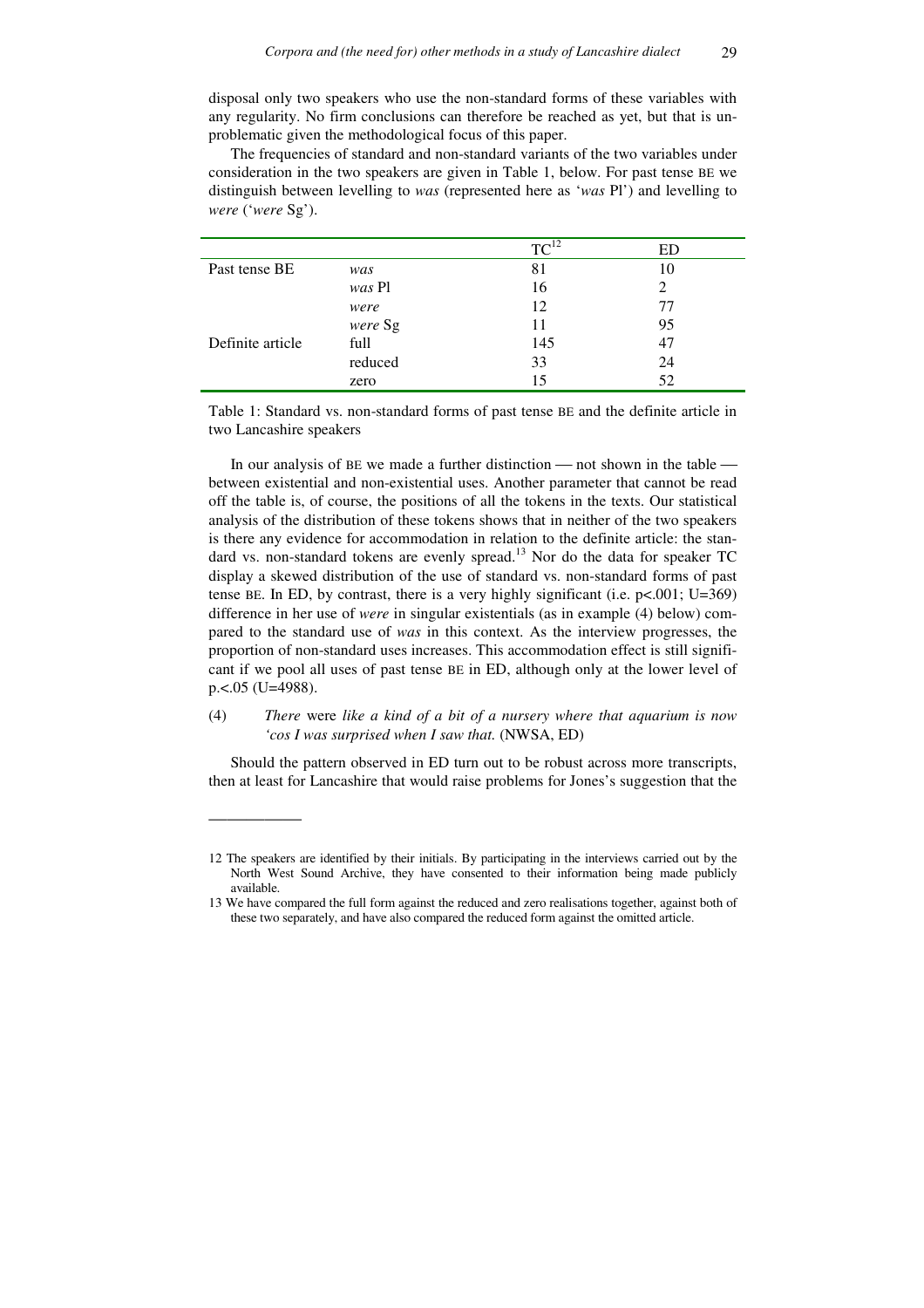definite article is the most stereotyped feature. And in relation to the determinants of salience mentioned above, it would also mean that token frequency alone is not enough to render a variable salient: in the spoken part of the BNC there are around 120,000 instances of past tense BE, less than a third of the definite article (c. 410,000 tokens).

Let us briefly illustrate how a more extensive study may shed light on the other factors, again assuming that the accommodation effect in past tense BE proves to be robust but not in the case of the definite article. In terms of prosodic salience, *was/were* clearly rank higher than the definite article. *The* only receives heavy emphatic stress under exceptional circumstances (e.g. where there is some sort of contrast with an earlier noun phrase), and can neither appear at the end of a tone unit, nor form one on its own. Therefore, the prosodic salience of past tense BE may well help explain why it should be subject to social evaluation more easily than the definite article. Phonetic substance may play a role as well. While it is not straightforward to measure *was/were* vs. *the/t'/*Ø precisely and unambiguously, one may say that past tense BE can, and often is, realised as three phones whereas the definite article never amounts to more than two. Moving on to isomorphism, the importance of this factor is not easy to assess, as it depends on how many meanings one wishes to assign to past tense BE and to *the*. If one were to take a very coarse-grained view, and argue that the auxiliary and copula uses of BE are two meanings, whereas the definite article is always associated with 'givenness', then the accommodation facts would run counter to what one might expect on the basis of isomorphism. But this is not the only possible semantic analysis of these variables. Interactive prominence, finally, is also problematic. Controversies arise already in relation to Cheshire's definition of the factor itself, which is sensitive to interrogatives and negatives but not, for example, imperatives — despite the fact that all three do exhibit an association with different speech acts. However, even if we accept this definition, we run up against problems, especially if we rely on corpus data. In the two transcripts we analysed there are only 24 instances of either past tense BE or the definite article used in interrogative or negative contexts. Such low numbers make statistical analysis impossible. The problem here is largely inherent in the context in which the data were obtained: interviewees as opposed to interviewers only very rarely ask questions. And since the task is to relate experiences from the past, there is not much need for negating propositions either. In order to investigate the importance of interactive prominence, then, we will need to elicit — along the lines suggested by the SAND researchers (see e.g. Cornips and Jongenburger 2001, Cornips and Poletto 2005) questions and negatives (as well as perhaps imperatives)  $-$  a corpus alone will not do.

## **5. Conclusion**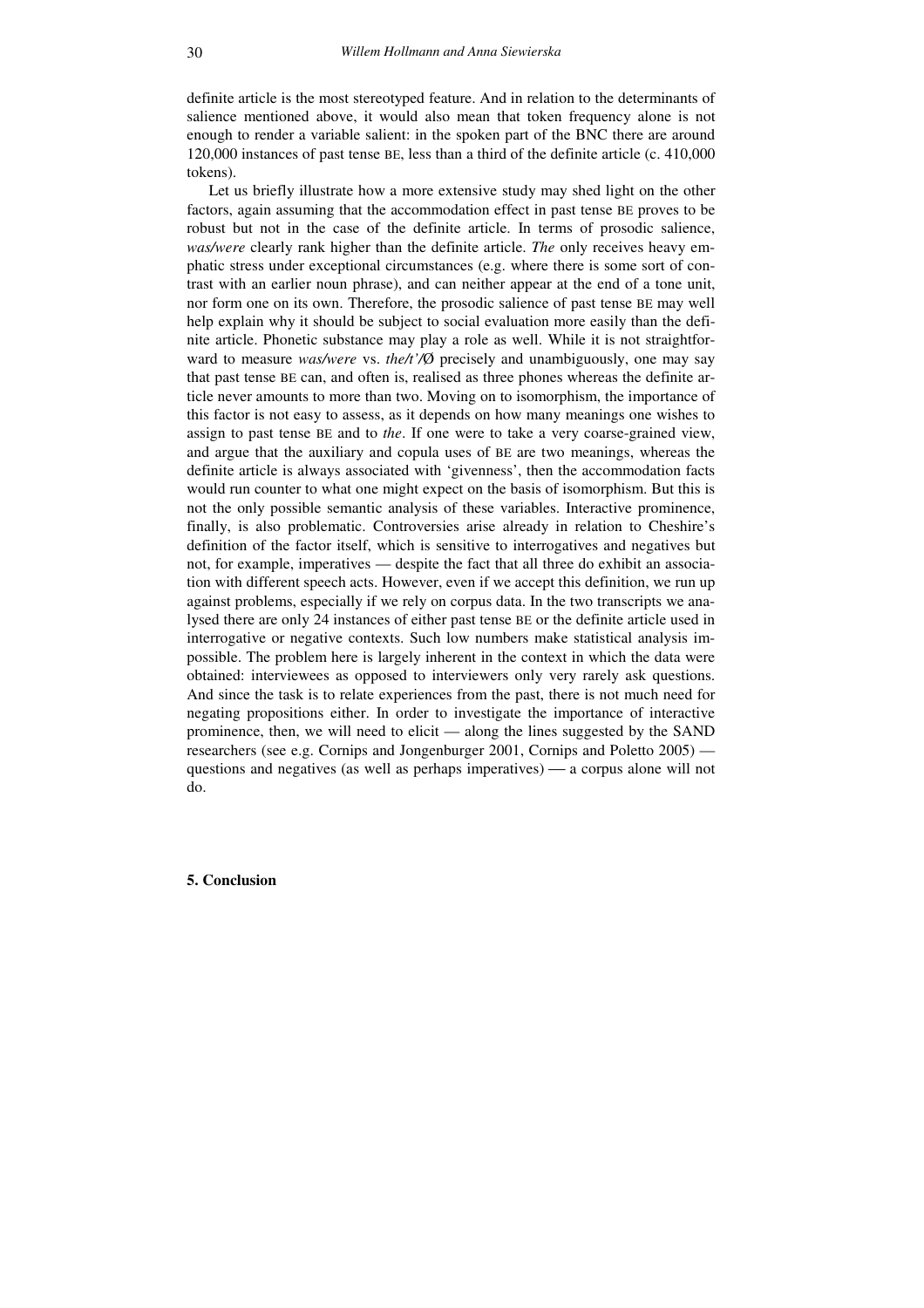Before we end our brief discussion of the different methodologies required in the investigation of grammatical variables let us briefly consider the issue of the object of our study itself, i.e. the regional variety, or varieties, of Lancashire. Purely linguistic definitions of dialects have long been recognised as highly problematic (Chambers and Trudgill 1998, Chapter 1). It seems to make more sense to think of dialects as social constructs, as is done especially in perceptual dialectology (e.g. Preston 1989, 1998). By getting informants to draw dialect areas Preston has been able to arrive at social definitions of dialects in the US. He uses a computational method to work out the correspondences between people's perceptions. This allows him to come up with a "generalised mental dialect map" (e.g. Preston 1989, 344). We envisage a similar approach for our project. Whilst a purely linguistic definition of Lancashire is doomed to fail, a generalised mental map will represent a socially adequate definition. Such a map should then have implications for the localities included in the further stages of our study: we would be inclined to select sampling points not on the basis of the administrative county boundary, but the psychological one.

To conclude, we hope to have shown that corpora have been a great asset in dialectology, and have in fact been key in the emergence of the lively field of dialect syntax. While we will continue to use them extensively, we recognise at the same time that we will benefit from modern elicitation tasks (and interpretation methods). Finally, in order to be able to define our object of study properly we will embrace the third recent trend in studies on regional variation, i.e. perceptual dialectology.

#### **Works Cited**

- Aston, G. and L. Burnard (1998). *The BNC Handbook: Exploring the British National Corpus with SARA.* Edinburgh: Edinburgh University Press.
- Bard, E.G., D. Robretson and A. Sorace (1996). "Magnitude Estimation of Linguistic Acceptability." *Language* 72:32-68.
- Bardovi-Harlig, Kathleen (1987). "Markedness and Salience in Second-Language Acquisition." *Language Learning* 37:385-407.
- Barry, M. V. (1972). "The Morphemic Distribution of the Definite Article in Contemporary Regional English." M. F. Wakelin, ed. *Patterns in the Folk Speech of the British Isles*. London: The Athlone Press.
- Beal, Joan and Karen Corrigan (2002). "Relativisation in Tyneside English." P. Poussa, ed. *Relativisation on the North Sea Littoral*. Munich: Lincom Europa, 33-56.
- Beal, Joan and Karen Corrigan. (2005). ""No, Nay, Never", Negation in Tyneside English." Y. Iyeiri, ed. *Aspects of English Negation*. Amsterdam: John Benjamins, 139-56.
- Bell, A. (1984). "Language Style as Audience Design." *Language in Society* 13, 145-204.
- Bock, J.K. (1986). "Syntactic Persistence in Language Production." *Cognitive Psychology* 18, 335-387.
- Britain, David (2002). "Dialect Contact and Past Be in the English Fens." Ms., Department of Language and Linguistics, Essex University.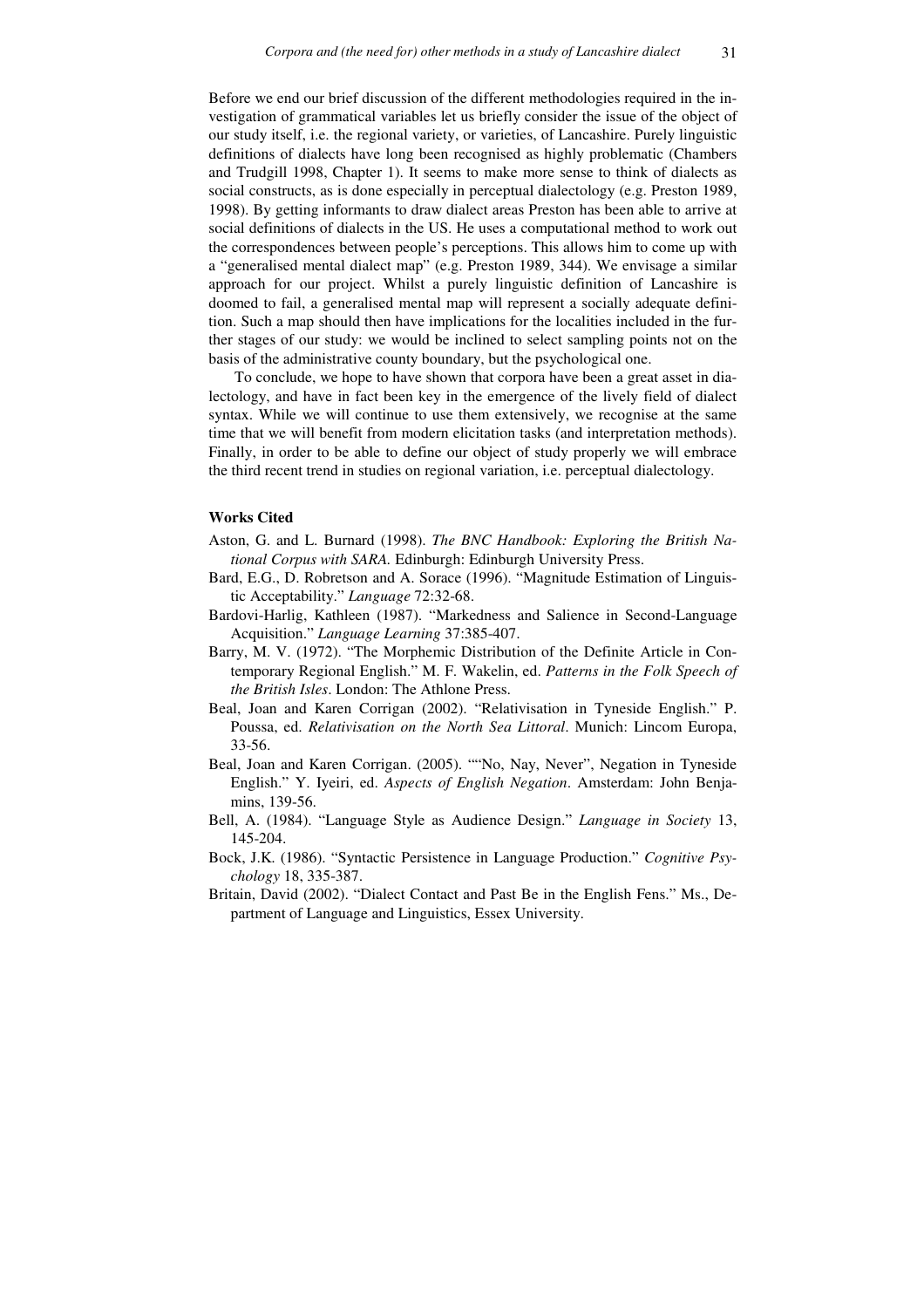- Bucheli, Claudia and Elvira Glaser (2002). "The Syntactic Atlas of Swiss German Dialects: Empirical and Methodological Problems." Sjef Barbiers, Leonie Cornips, Susanne van der Kleij, eds. *Syntactic Microvariation*. Amsterdam: Meertens Intitute, 41-73. <http://www.meertens.knaw.nl/ books/synmic/> (12) October 2005).
- Butler, Christopher S. 1985. *Statistics in Linguistics*. Oxford: Basil Blackwell.
- Butler, Christopher S. (2003). *Structure and Function. A Guide to Three Major Structural-Functional Theories*. Amsterdam/Philadelphia: John Benjamins.
- Chambers, J.K. and P. Trudgill (1998). *Dialectology*. Cambridge: Cambridge University Press.
- Chapman, Carol (1995). "Perceptual Salience and Analogical Change: Evidence from Vowel Lengthening in Modern Swiss German Dialects." *Journal of Linguistics* 32, 1-13.
- Cheshire, Jenny (1996). "Syntactic Variation and the Concept of Prominence." Juhani Klemola, Merja Kytö and Matti Rissanen, eds. *Speech Past and Present: Studies in English Dialectology in Memory of Ossi Ihalainen*. Frankfurt: Peter Lang, 1-17.
- Cornips, Leonie and Willy Jongenburger (2001). "Elicitation Techniques in a Dutch Syntactic Dialect Atlas Project." Ton van der Wouden and Hans Brokehuis, eds., *Linguistics in the Netherlands 2001*. Amsterdam/Philadelphia: John Benjamins, 53-63.
- Cornips, Leonie and Cecilia Poletto (2005). "On Standardizing Syntactic Elicitation Techniques (part 1)." *Lingua* 115, 939-957.
- Cowart, Wayne (1997). *Experimental Syntax: Applying Objective Methods to Sentence Judgments*. Thousand Oaks: Sage Publications.
- Croft, William (2000). *Explaining Language Change.* Harlow: Longman.
- Gerritsen, M., ed. (1991). *Atlas van de Nederlandse Dialectsyntaxis* (AND). Amsterdam: P.J. Meertens-Instituut voor Dialectologie, Volkskunde en Naamkunde.
- Giles, H., Mulac, A., Bradac, J. J., and Johnson, P. (1987). "Speech Accommodation Theory: The First Decade and Beyond." M. L. McLaughlin, ed., *Communication Yearbook 10*. Beverly Hills: Sage, 13-48.
- Greenbaum, Sydney (1973). "Informant Elicitation of Data on Syntactic Variation." *Lingua* 31, 201-12.
- Gries, Stefan Th. 2005. "Syntactic Priming: A Corpus-Based Approach." *Journal of Psycholinguistic Research* 34, 365-99.
- Haiman, John (1980). "The Iconicity of Grammar: Isomorphism and Motivation." *Language* 56, 515-40.
- Ihalainen, Ossi. (1991). "On Grammatical Diffusion in Somerset Folk Speech." Peter Trudgill and J.K. Chambers, eds. *Dialects of English. Studies in Grammatical Variation*. Harlow: Longman, 104-19.
- Jones, Mark (2002). "The Origin of Definite Article Reduction in Northern English Dialects: Evidence from Dialect Allomorphy." *English Language and Linguistics* 6, 325-45.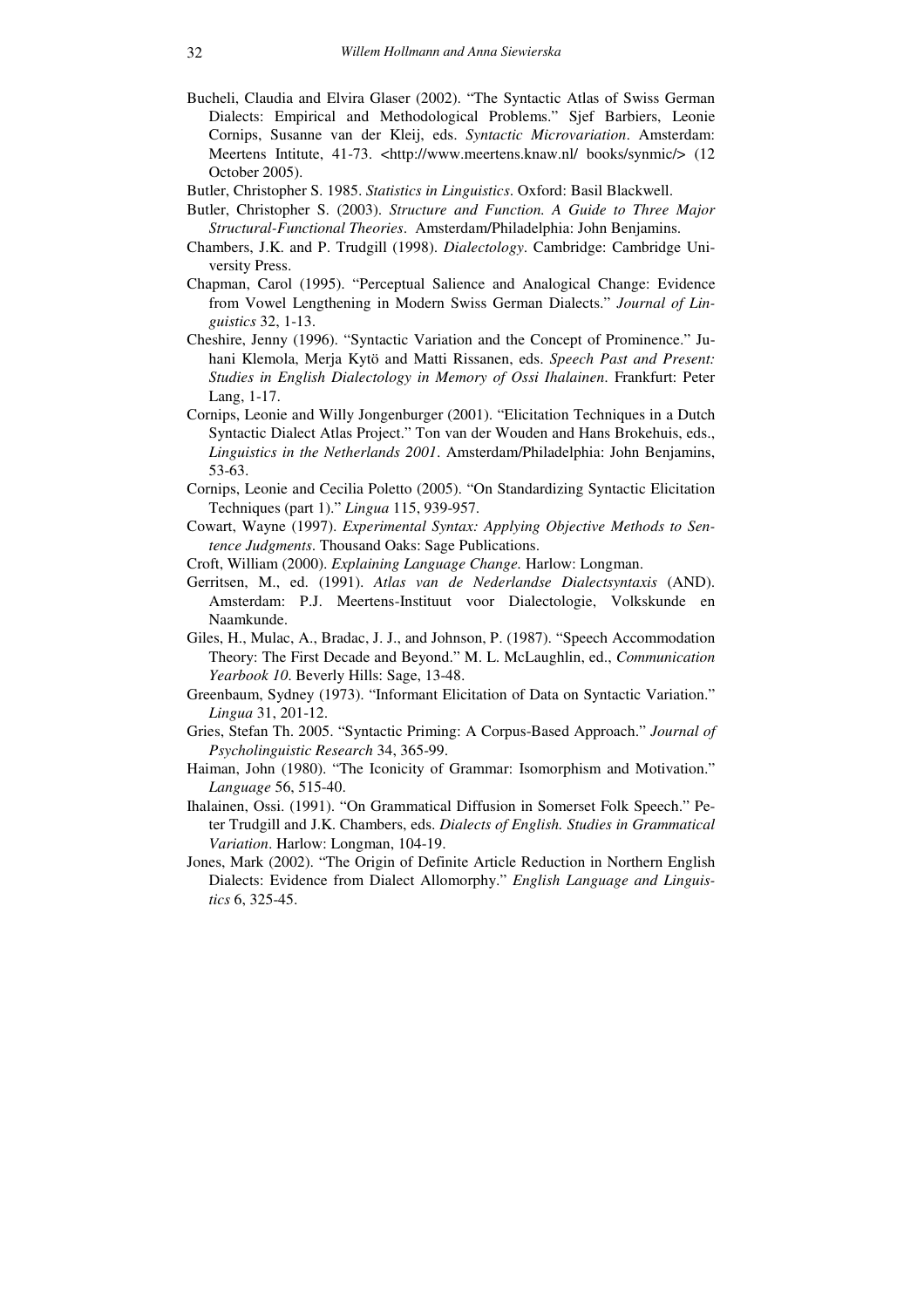- Jones, Mark (2004). The Phonetics and Phonology of Definite Article Reduction in Northern English Dialects. PhD diss., Cambridge: University of Cambridge.
- Kerswill, Paul and Ann Williams (2002). ""Salience" as an Explanatory Factor in Language Change: Evidence From Dialect Levelling in Urban England." Mari C. Jones and Edith Esch (eds.), *Language Change. The Interplay of Internal, External and Extra-Linguistic Factors*. Berlin/New York: Mouton de Gruyter, 81-110.
- Kortmann, Bernd, Tanja Herrmann, Lukas Pietsch, and Susanne Wagner, eds. (2005). *A Comparative Grammar of British English Dialects. Agreement, Gender, Relative Clauses*. Berlin/New York: Mouton de Gruyter.
- Labov, William (1972). *Language in the Inner City: Studies in the Black English Vernacular.* Philadelphia: University of Pennsylvania Press.
- Labov, William (1994). *Principles of Linguistic Change. Volume 1: Internal Factors.* Oxford: Blackwell.
- Labov, William (2001). *Principles of Linguistic Change. Volume 2: Social Factors.* Oxford: Blackwell.
- Mufwene, Salikoko (1991). "Pidgins, Creoles, Typology, and Markedness." Francis Byrne and Thom Huebner, eds. *Development and Structures of Creole Languages. Essays in Honor of Derek Bickerton*. Amsterdam: John Benjamins, 123- 43.
- Orton, H., M.V. Barry, W.J. Halliday, P.M. Tilling and M.F. Wakelin (1963-69). *Survey of English Dialects*. 4 vols. Leeds: E.J. Arnold.
- Preston, Dennis R. (1989). *Perceptual Dialectology: Nonlinguists' Views of Areal Linguistics.* Dordrecht: Foris.
- Preston, Dennis R., ed. (1999). *Handbook of Perceptual Dialectology, Vol. I*. Amsterdam: John Benjamins.
- Schütze, Carson T. (1996). *The Empirical Base of Linguistics. Grammaticality Judgments and Linguistic Methodology*. Chicago: University of Chicago Press.
- Shorrocks, Graham (1999). *Grammar of the Dialect of the Bolton Area. Part II. Morphology and Syntax.* Frankfurt: Peter Lang.
- Siewierksa, Anna and Willem Hollmann (2005). "Ditransitive Clauses in English with Special Reference to Lancashire Dialect." Mike Hannay and Gerard Steen eds. *The English Clause: Usage and Structure*. Amsterdam/Philadelphia: John Benjamins.
- Street, R.L., Jr., and Giles, H. (1982). "Speech Accommodation Theory: A Social Cognitive Approach to Language and Speech Behavior." M.E. Roloff and C.R. Berger, eds. *Social Cognition and Communication*. Beverly Hills: Sage Publications, 193-226.
- Tagliamonte, Sali (1998). "*Was*/*Were* Variation across the Generations: View from the City of York." *Language Variation and Change* 10, 153-91.
- Tagliamonte, Sali. and H. Lawrence (2000). ""I Used To Dance, But I Don't Dance Now." The Habitual Past in English." *Journal of English Linguistics* 28, 323-53.
- Thakerar, J. N., Giles, H., and Cheshire, J. (1982). "Psychological and Linguistic Parameters of Speech Accommodation Theory." C. Fraser and K. R. Scherer, eds.